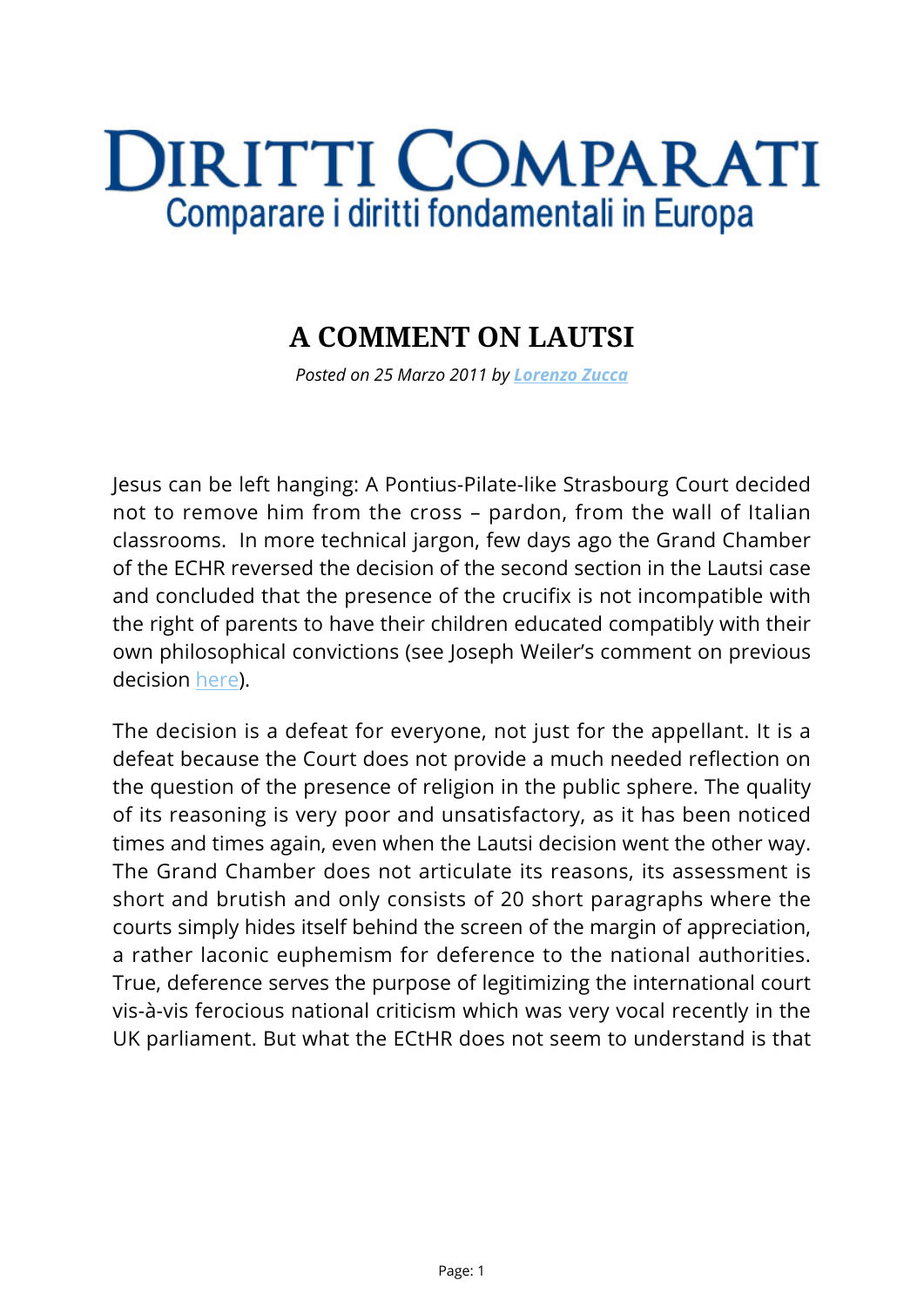its legitimacy as an international court of human rights also crucially depends on the quality of its reasoning, that should be regarded as exemplar in articulation and depth. Without those qualities, any decision is a defeat for Justice even if it may be a Pyrrhic victory for institutional respectability.

The Court frames the problem in the narrowest possible terms from the beginning: the issue is only about the compatibility of the crucifix with the right of education and freedom of religion. It controversially holds that the decision does not have to do with the compatibility of the crucifix with the principle of secularism (para 57). I am not against judicial minimalism in so far that I believe that the Court does not have to pronounce itself on every possible issue connected with one case. But it is impossible to detach the protection of freedom of and from religion from the idea of the secular state as developed in our modern age. Without secularism, freedom of religion would only be based on the whim of the state who would decide arbitrarily whether or not to tolerate this or that religious group as it is the case in the Toleration Act 1689 which prohibits the practice of Catholicism in England.

The way of introducing the problem is all the more doubtful since the Court adds that secularism is cogent, serious and coherent enough to qualify as a matter of philosophical conviction that parents can invoke as part of their right to have their children educated compatibly with their convictions (Art 2, Protocol 1). Secularism is therefore demoted from an overarching principle of the constitutional state to one possible philosophical conviction amongst others. This suggestion is deeply problematic and denotes well the spirit of uncertainty within which we live. Secularism is often understood as an absence: the effacing of religion from the public sphere. But it truly should be understood as an eminently positive stance which made the republican values of liberty, equality and solidarity possible, as the Consiglio di Stato points out eloquently in the excerpt cited by the very ECHR (para 16—To this extent at least I am happy that Italian institutions, and not Strasbourg, will have to deal with the problem).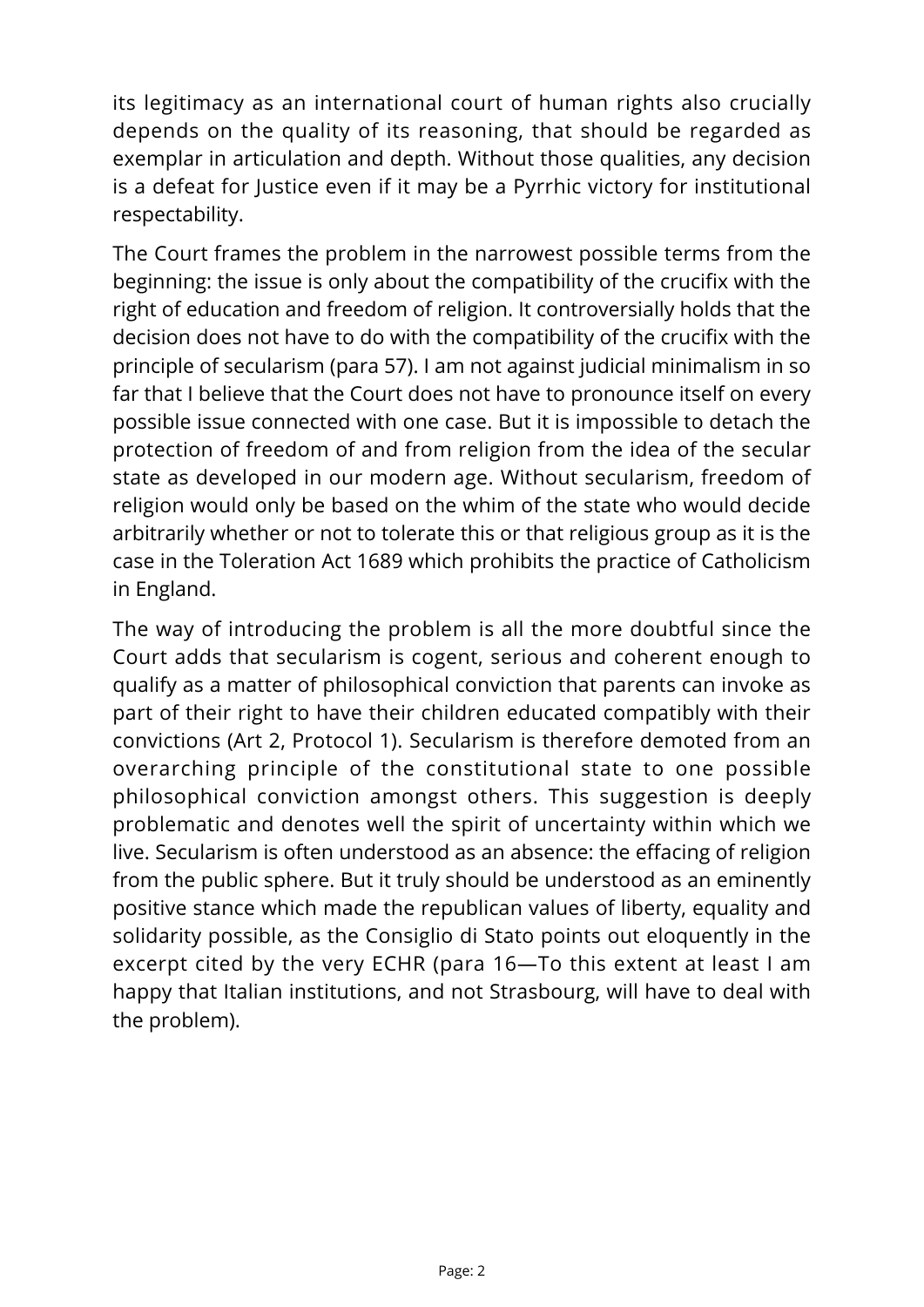It is true that secularism can be understood in many different ways: it is a constitutional doctrine, a philosophical stance, a worldview, and ideology, and even an extreme stance in the hands of scientist who sees religion as the arch-enemy. In a legal context, however, the appropriate understanding of secularism is as a constitutional doctrine which attempts to protects diversity of thought and belief by removing itself from any religious or philosophical conviction. Thus, the constitutional understanding of secularism must be distinguished at any price from secularism as a personal philosophical conviction, contrary to what the Court claims here. An individual, like Mrs Lautsi, is free to believe that any religion is detrimental and incompatible with her own convictions. The state, on the other hand, should refrain from taking such a conviction since it is committed to protect freedom of religion.

The Court frames the problem incorrectly, pitting the interest of the state in protecting religious symbols against the philosophical conviction of the parents. The Court goes on to say that the philosophical convictions of the parents must be respected by the State. It is noted by the court here that respect requires a more open attitude than simply acknowledgment. Legally, this means that the State has a positive obligation to take into account parent's convictions (para 61). Nevertheless, the Court manages to take away with one hand what it gives with the other in the very same paragraph, and in a feast of poor logic holds that this respect will vary from case to case. In other words, the Court says that respect is a stringent moral and legal requirement, but also holds that it is not that stringent as it depends on the context and European consensus. This display of flawed logic is the basis upon which the Court asserts the existence of a margin of appreciation on the part of individual states.

In its 20 short paragraphs of assessment, the Court mentions the margin of appreciation 8 times (it is mentioned 27 times in the whole decision—this is to give a sense of importance of this notion). As just mentioned, the Court grounds the margin of appreciation in the notion of respect. Surely, to show respect to parents' convictions involves a great deal of effort on the part of the State! Not at all, says the Court, since respect depends on whether there is consensus on certain practices at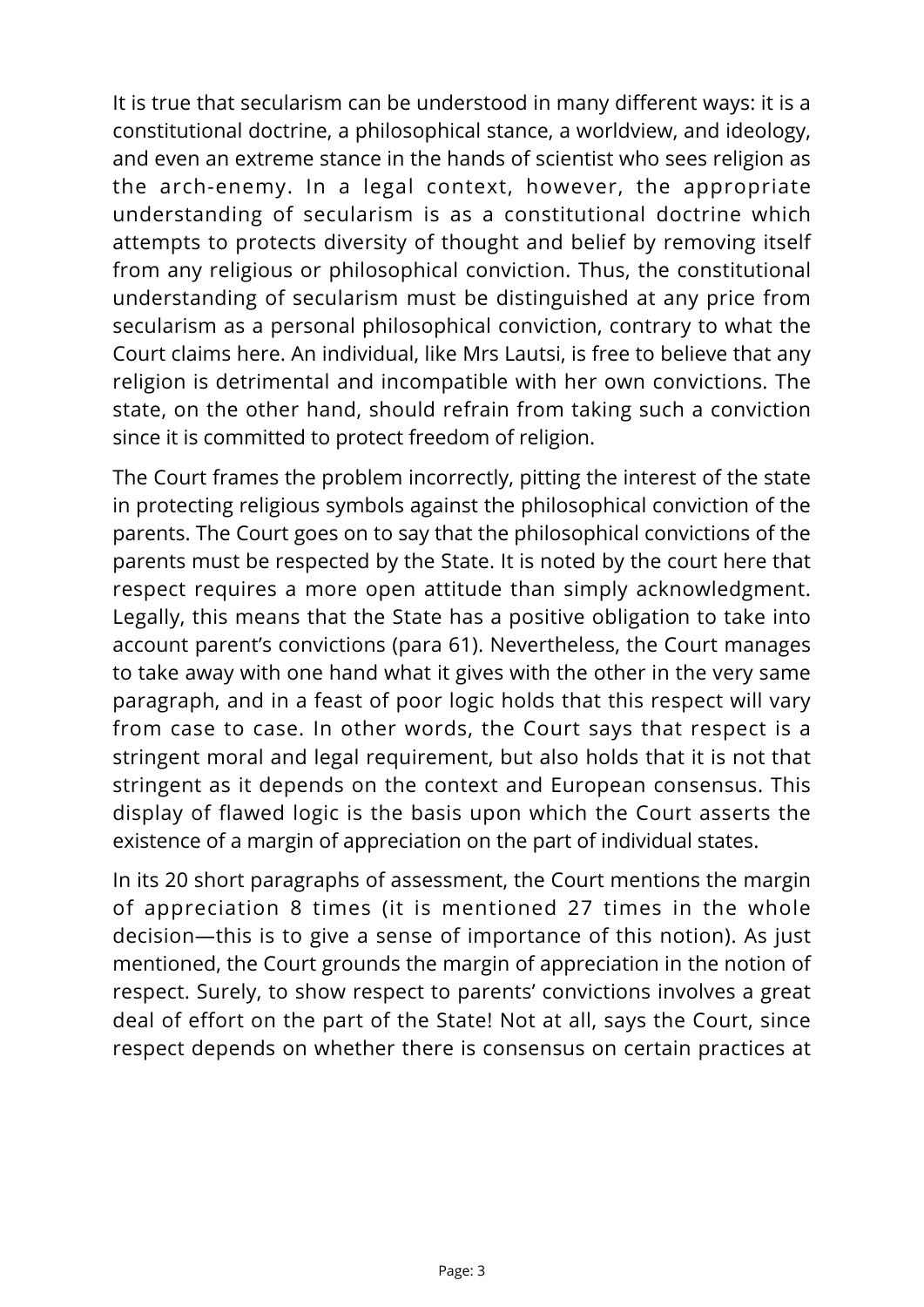the European level. This is like saying that I respect everyone's opinion, but I am happy to silence those thoughts that are not approved by the majority (consensus). Or even worse for the Court's fate: I respect the ECHR, but I am prepared to disregard it completely if there is no consensus on its authority. Those are the kind of problems that the Court entered into by engaging (poorly!) with the notion of respect.

According to the Court respect is a matter of consensus; as a consequence of a lack thereof states have a wide margin of appreciation. But then the Court comes full circle and adds lthat the established margin of appreciation is not challenged by contrary evidence on the basis of consensus (para 70). Well that is surprising! If a wide margin of appreciation is based on lack of consensus, it should not come as a surprise that there is no consensus on the prohibition of religious symbols…Perhaps it is even a tautology! This is the gist of the reasoning of the Court and I hope that you can see that it is not a very strong position.

Not surprisingly, Strasbourg-Pilate concludes that the State is free to decide whether or not to have religious symbols in state schools. As a matter of politeness, the Court still notices that even a wide margin of appreciation has its limits under the Court's supervision. But once again the reasoning is virtually nonexistent. Firstly, the Court acknowledges that the crucifix confers 'on the country's majority religion preponderant visibility in the school environment.' But this, the court states without argument, ' is not in itself sufficient to denote a process of indoctrination on the respondent State's part and establish a breach of the requirements of Article 2 of Protocol No. 1.' In clearer words, the state can place religious symbols wherever it wants and this will never amounts to indoctrination.

This idea is confirmed shortly after when the Court affirms that 'a crucifix on the wall is essentially a passive symbol.' This statement is near-comical: what does it mean for a symbol to be 'passive'? A symbol is a symbol and by tautological definition it only has symbolic value. The idea of a passive symbol makes no sense, because it cannot be opposed to an active symbol. What would that be? A crucifix that moves and hypnotizes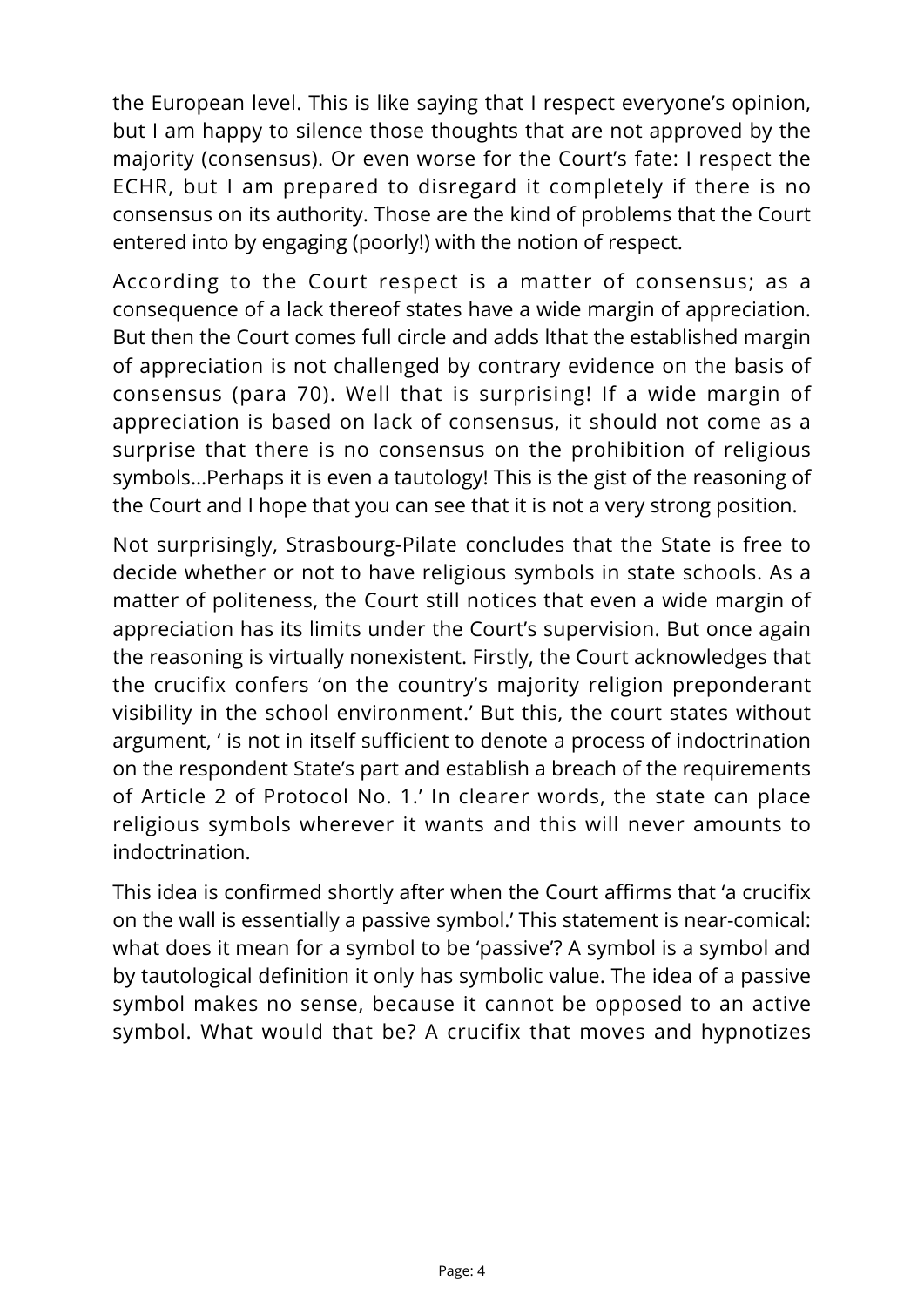children into believing in God?? A symbol can be neither active nor passive, but it can nevertheless have a great impact on conscience and belief. The Court does not accept thi

s, since it believes instead that other activities such as 'didactic speech or participation in religious activities' have much greater impact. On this basis, the Court distinguishes between Dahlab and Lautsi. In Dahlab the Court upheld a ban on teachers wearing headscarves—as if someone who wears a scarf will by definition engage in indoctrination, whereas the crucifix is just a passive symbol that does not interfere with anybody's thinking.

The Court's last point is also totally off the mark, when it says that in any case parents retain their full rights as educators of their children (para 75). However, this is not at all the issue of the case. Mrs Lautsi is interested in the presence of the crucifix in the PUBLIC sphere and its impact on her children in that context. She cannot possibly care less about her ability to educate her children in private: it goes without saying that she will do whatever it takes to educate them according to her principles. One almost wishes that the Court did not say anything on this point, but then the reasoning would have been even shorter.

Judge Bonello joined the feast with a rant that reads like an advertisement on why nation states should opt out of the Court. In a nutshell, he claims that the ECHR should leave untouched national traditions. Christianity has promoted education more than anyone else. The secular state has nothing to teach us in matters of public education and should therefore bow to those historical roots. Moreover, he adds that secularism, pluralism and religious tolerance have nothing to do with the Convention, which is only concerned with freedom of religion.This is not a tenable position: freedom of and from religion is a byproduct of the historical struggle between the Church and the state. I am tempted to say that even a child would know this, but I am worried that children will soon be educated otherwise. Judge Bonello's rant reaches its apex when he bemoans the Court's protection from Turkish censorship of Apolinnaire's Les onze milles verges ('a smear of transcedental smut'). Bonello, the lyrical poet, points out that Europe would therefore be a fool not to